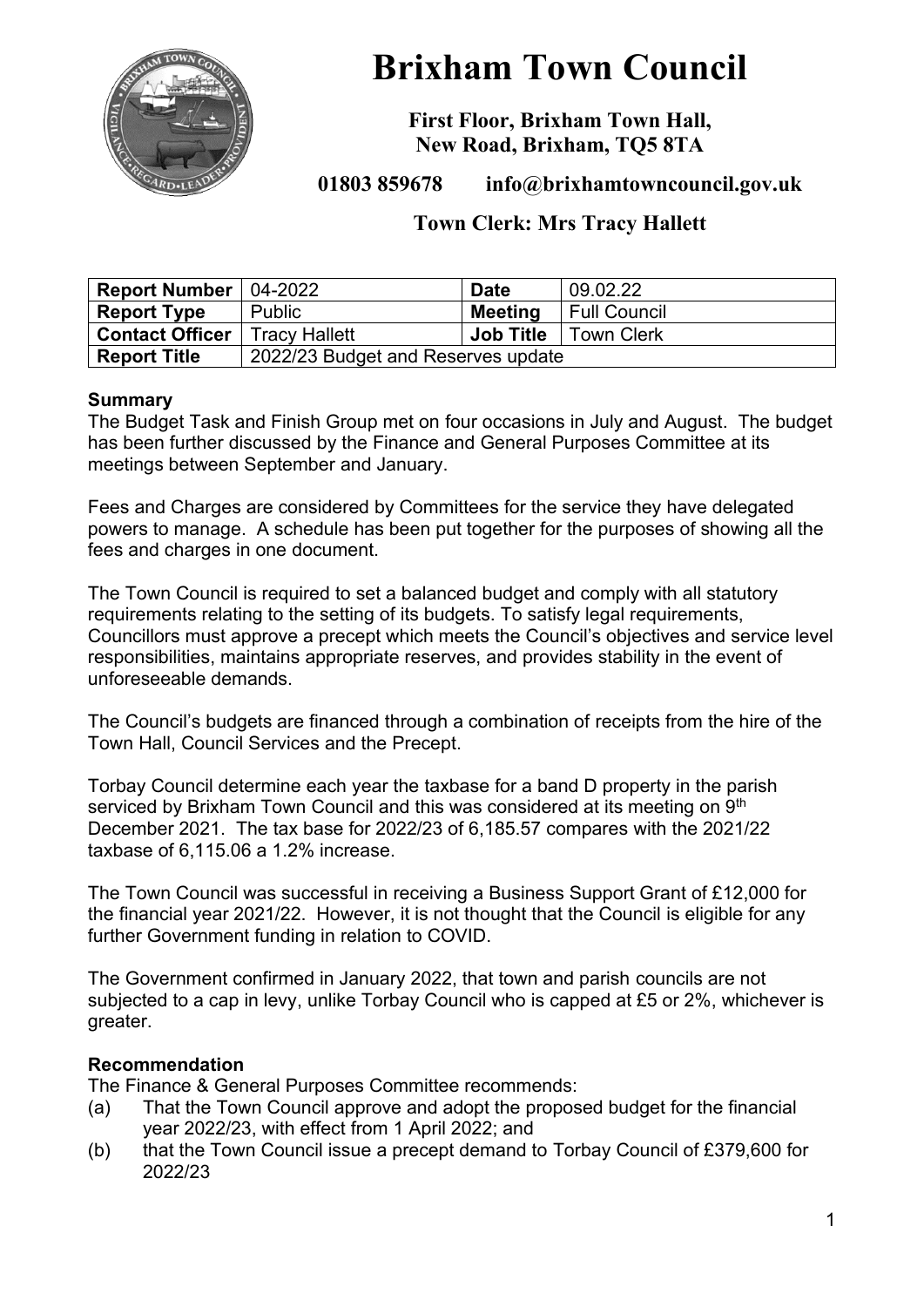## **Income**

The income has been reviewed and increases have been made as outlined below. Please see the detailed budget in Annex one of this report.

#### **Allotments**

The Community & Environment Committee reviewed the allotment rental on 26.07.21 and resolved to increase the rental commencing October 2022.

## Town Lengthsman

The Community & Environment Committee reviewed the Gardening Assistance Scheme and resolved to change the charging structure.

#### Town Hall

When setting the budget for 2021/22, the future was unknown due to the COVID restrictions at the time and income was therefore set at a low level. Since restrictions were lifted income has been steady with an increase in interest in the individual office units and the Scala Hall.

The Scala Hall has seen the biggest reduction in income over the last couple of years. This is in the main because the hall is not occupied by the Pannier Market three days per week. The income budget has been increased, but is still not at the level set in 2019/20. On 19.01.22, the F&GP Committee resolved to discuss how to make the Town Hall sustainable for future hiring of the function rooms including the sale of alcohol. This is to ensure that the rooms on offer continue to attract hirers.

## **Expenditure**

The expenditure has been reviewed and changes have been made as outlined below. Please see the detailed budget in Annex one of this report.

## *General Administration*

#### Civic Award

No budget was allowed for in the 2021/22. However, the Community & Environment Committee are keen to recognise all winners with a framed certificate. A budget of £200 has been allowed.

#### Courses

This budget is split into the following categories:

| Council Staff                | E2,000 |
|------------------------------|--------|
| Councillors                  | E1,000 |
| Community Governance Level 4 | £3,125 |

Whilst the Deputy Town Clerk, who was doing the Community Governance course has left the Town Council, the F&GP Committee considered that this should remain in the budget, should another member of staff wish to enrol on this course.

#### Information Technology

F&GP Committee were asked to consider budgeting for a new digital committee and decisions management system. However, this was removed from the early draft budgets because it was considered that the Council should have an overview of the current IT systems with a view to making essential upgrades where necessary. The Clerk is working with the Council's IT Contractor to resolve the issues and review the Council's current IT provision including what equipment should be purchased to facilitate a smoother functioning of the Council's business.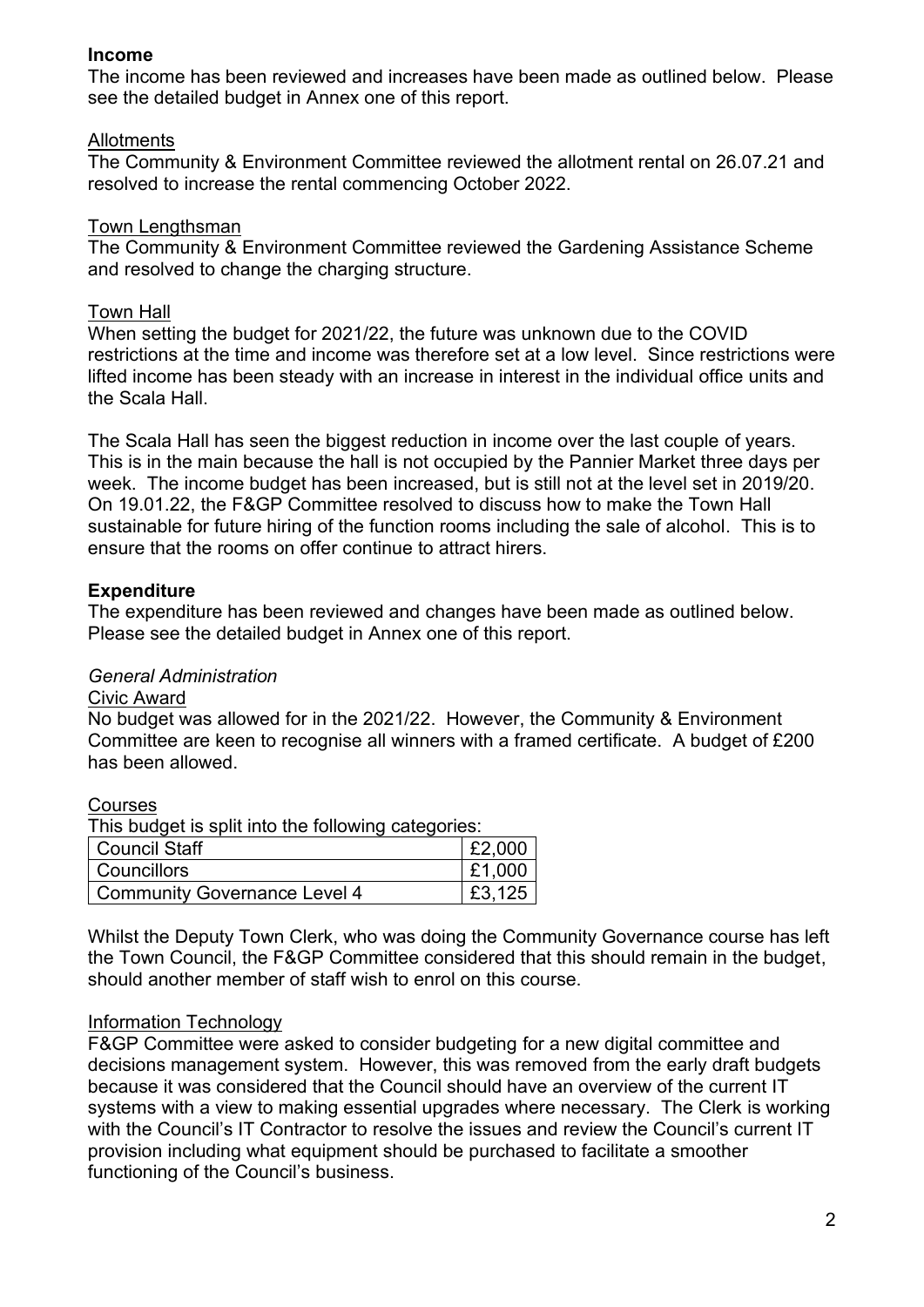The Information Technology budget allows for expected expenditure only and it is proposed that sufficient funds are set aside in earmarked reserves.

## Members Allowance

There are only two Councillors who claim Members Allowance set at £250 per Councillor. Under the Government legislation, Co-opted Members are not entitled to a Members Allowance and it is therefore anticipated that there will be a reduction.

## Salaries

The F&GP Committee have considered the following when reviewing the staff salaries:

- The last pay agreement offered was 1.75% and was effective from 1<sup>st</sup> April 2021. This year's nationally negotiated pay agreement has not yet been agreed. The Council has allowed for an increase of up to 5%.
- An increase in salaries following an evaluation of staff salaries
- An increase in staff levels to include
	- o a Facilities Operative Apprentice; and
	- o an additional Lengthsman.

The salary budget includes employers liabilities.

#### **Stationery**

The stationery budget was reduced in 2021/22. However, with prices increasing and the need to purchase original toner cartridges for the printers, the budget has been increased.

Headings to be removed from the General Administration are:

- Civic Service
- Meetings
- Noticeboards
- Public Notices

The Community Projects budget has been moved to Community and the Environment.

#### *Council Services*

#### Lengthsman Equipment / Materials

This has been increased due to the need to ensure that all equipment is properly serviced and maintained.

#### Vehicle Insurance / Maintenance

The Council van has reached an age where it is thought additional repairs may be required.

The F&GP Committee have agreed there is a need to increase the Lengthsmans Service and therefore a second vehicle will be required. It is considered that the monies for the second vehicle can be set aside as ear marked reserves.

The budget has been increased to allow for any additional repairs and the insurance etc for a second vehicle.

#### *Premises*

The F&GP Committee have considered the cost of the premises and whilst all known expenditure has been allowed for, any unknown expenditure for repairs and renewals, health and safety and fire prevention will be set aside in the Council's ear marked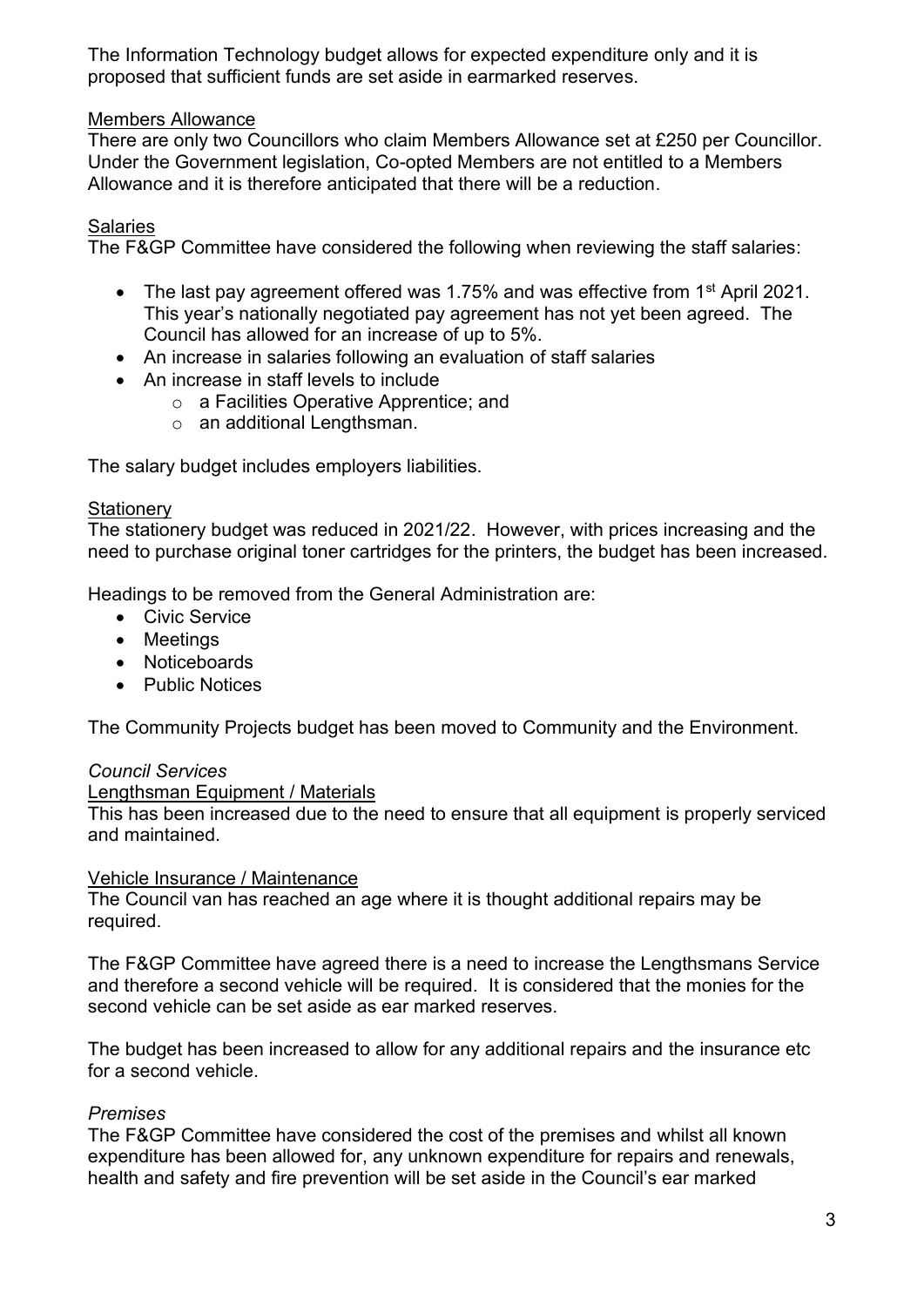reserves. Due to the uncertainty of energy prices, the Council has allowed for a 20% increase.

*Community and Environment*

**Grants** 

Grants have been reduced due to the reduction of uptake.

## **Seasonal Displays**

This has been increased and broken down into three categories:

- Christmas
- Floral Displays
- Bunting

## **Community Projects**

A budget has been set aside for community projects. However, there is a need for the Community and Environment Committee to overhaul the Community Recovery Plan and consider criteria for this budget.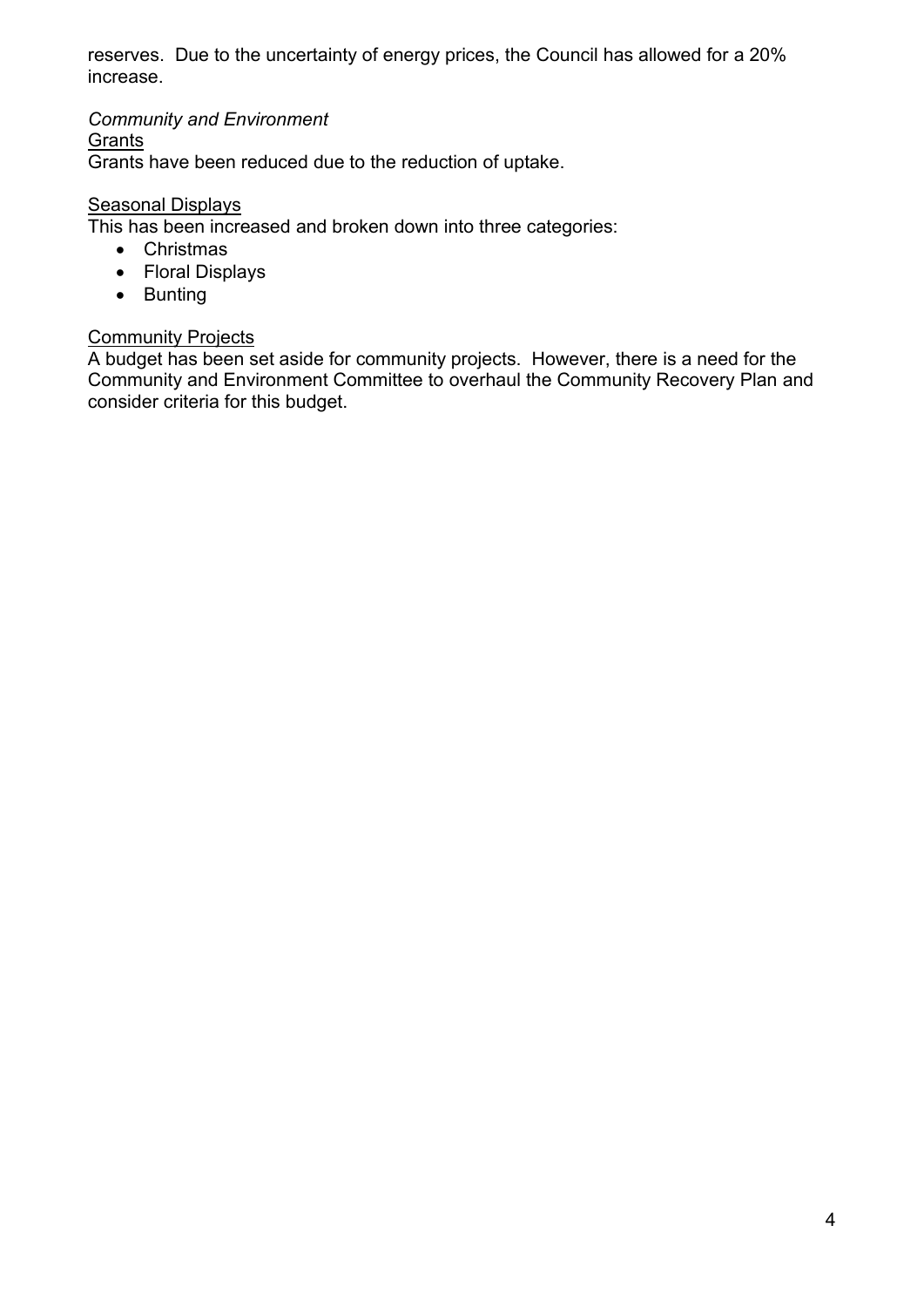## **Annex One – Overview of 2022/23 Budget**

The F&GP Committee considerations shows an increase to the budget as follows:

|                            | 2021/22 Budget | 2022/23 Budget |
|----------------------------|----------------|----------------|
| <b>Total Expenditure</b>   | £438,958.00    | £486,500.00    |
| Less Income                | £50,100.00     | £76,900.00     |
| 2022/23 Budget             | £388,858.00    | £409,600.00    |
| <b>Reserves Allocation</b> | £33,640.00     | £30,000.00     |
| Precept                    | £355,218.00    | £379,600.00    |

The F&GP Committee considered that there was sufficient monies held in reserves and it was agreed to offset £30,000 against the budget resulting in a precept for 2022/23 of £379,600.

This equates to £61.37 per year for a Band D property, which equates to an increase of 1p per day, per property.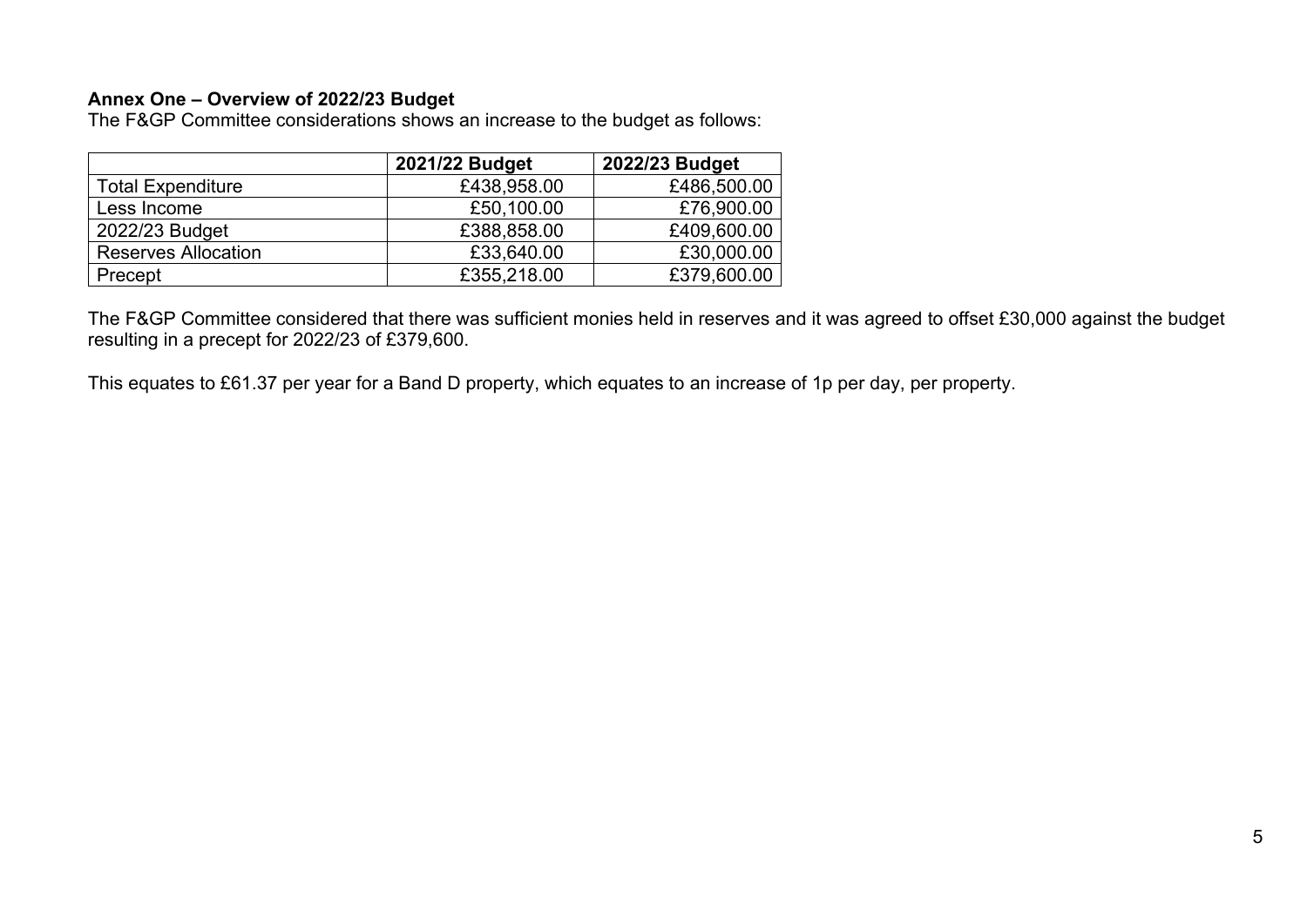# **Section Four – 2022/23 Budget**

|                              | <b>Actual</b><br>2019/20 | <b>Actual</b><br>2020/21 | <b>Budget</b><br>2021/22 | Year to date<br>2021/22 | <b>Estimate</b><br>2021/22 | <b>Budget</b><br>2022/23 |
|------------------------------|--------------------------|--------------------------|--------------------------|-------------------------|----------------------------|--------------------------|
| <b>INCOME</b>                |                          |                          |                          |                         |                            |                          |
|                              |                          |                          |                          |                         |                            |                          |
| Allotments                   | £6,951.56                | £6,606.21                | £5,600.00                | £6,671.66               | £6,671.00                  | £6,900.00                |
| <b>Newsletter</b>            | £4,373.74                | £2,557.18                | £4,000.00                | £5,508.14               | £5,508.00                  | £4,000.00                |
| Projects                     | £15,988.00               | £74,090.01               | £0.00                    | £12,325.00              | £12,325.00                 | £0.00                    |
| Town Lengthsman              | £2,447.25                | £249.20                  | £500.00                  | £2,971.20               | £2,971.00                  | £6,000.00                |
| Seasonal Display Income      | £4,177.10                | £1,297.95                | £0.00                    | £4,797.99               | £4,797.00                  | £0.00                    |
| Shoalstone                   | £11,589.55               | £2,266.67                | £0.00                    | £0.00                   | £0.00                      | £0.00                    |
| Town Hall (Rent & Room hire) | £68,031.23               | £33,893.06               | £40,000.00               | £58,730.13              | £59,055.00                 | £60,000.00               |
| <b>Information Point</b>     | £0.00                    | £0.00                    | £0.00                    | £0.00                   | £0.00                      | £0.00                    |
| <b>Bank Interest</b>         | £3,144.40                | £1,618.23                | £0.00                    | £681.19                 | £700.00                    | £0.00                    |
|                              | £116,702.83              | £122,578.51              | £50,100.00               | £91,685.31              | £92,027.00                 | £76,900.00               |
| Precept                      | £317,372.00              | £355,006.00              | £355,218.00              | £355,218.00             | £355,218.00                | £379,600.00              |
|                              | £434,074.83              | £477,584.51              | £434,205.80              | £446,903.31             | £447,245.00                | £456,500.00              |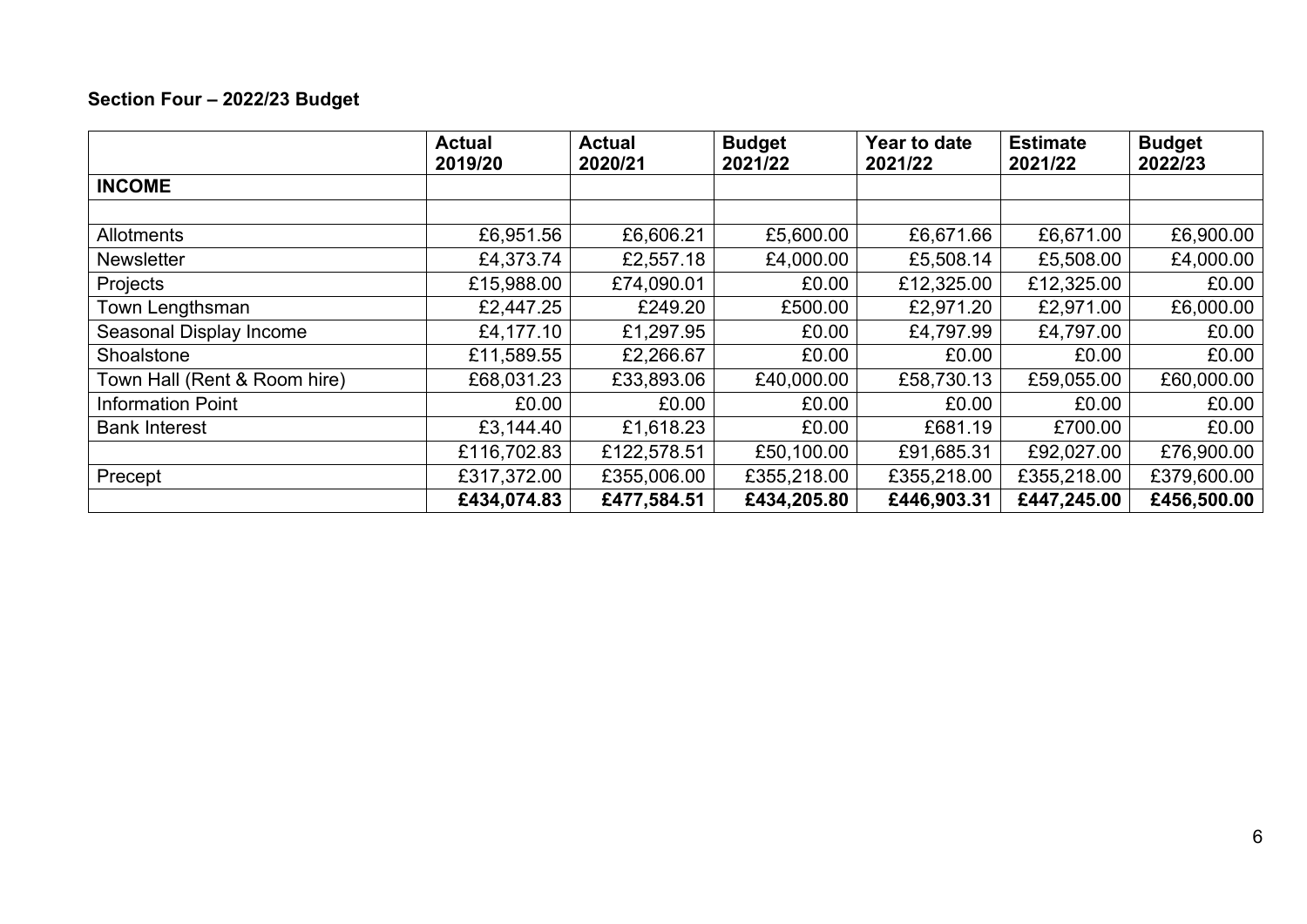|                                     | <b>Actual</b><br>2019/20 | <b>Actual</b><br>2020/21 | <b>Budget</b><br>2021/22 | Year to date<br>2021/22 | <b>Estimate</b><br>2021/22 | <b>Budget</b><br>2022/23 |
|-------------------------------------|--------------------------|--------------------------|--------------------------|-------------------------|----------------------------|--------------------------|
| <b>EXPENDITURE</b>                  |                          |                          |                          |                         |                            |                          |
|                                     |                          |                          |                          |                         |                            |                          |
| <b>General Administration</b>       |                          |                          |                          |                         |                            |                          |
| Audit                               | £1,760.00                | £1,760.00                | £1,760.00                | £1,380.00               | £1,760.00                  | £1,760.00                |
| <b>Bank Charges</b>                 | £97.00                   | £159.85                  | £332.00                  | £295.43                 | £332.00                    | £350.00                  |
| <b>Civic Award</b>                  | £50.78                   | £0.00                    | £0.00                    | £0.00                   | £0.00                      | £200.00                  |
| <b>Civic Service</b>                | £0.00                    | £0.00                    | £0.00                    | £0.00                   | £0.00                      | £0.00                    |
| Courses                             | £355.00                  | £3,437.02                | £6,125.00                | £2,499.77               | £6,125.00                  | £6,125.00                |
| <b>Election Expenses</b>            | £0.00                    | £0.00                    | £0.00                    | £0.00                   | £0.00                      | £0.00                    |
| <b>Information Technology</b>       | £3,557.74                | £2,804.17                | £4,175.00                | £1,265.07               | £4,175.00                  | £5,000.00                |
| <b>Meetings</b>                     | £1,951.10                | £579.32                  | £120.00                  | £119.90                 | £119.90                    | £0.00                    |
| <b>Member Allowance</b>             | £921.41                  | £831.26                  | £750.00                  | £361.44                 | £500.00                    | £500.00                  |
| <b>Newsletter</b>                   | £10,488.12               | £11,827.08               | £11,825.00               | £10,983.68              | £11,825.00                 | £11,700.00               |
| <b>Noticeboards</b>                 | £0.00                    | £0.00                    | £0.00                    | £0.00                   | £0.00                      | £0.00                    |
| Post and Carriage                   | £289.50                  | £339.57                  | £400.00                  | £285.38                 | £400.00                    | £500.00                  |
| <b>Professional Fees</b>            | £438.32                  | £196.00                  | £1,500.00                | £25.00                  | £1,500.00                  | £1,500.00                |
| <b>Public Notices</b>               | £0.00                    | £0.00                    | £0.00                    | £0.00                   | £0.00                      | £0.00                    |
| <b>Salaries: Cost of Employment</b> | £161,262.19              | £181,897.64              | £215,000.00              | £141,461.98             | £185,000.00                | £261,365.00              |
| Stationery                          | £1,448.61                | £1,638.36                | £1,500.00                | £771.72                 | £1,500.00                  | £2,500.00                |
| Subscriptions                       | £6,457.25                | £2,332.06                | £3,100.00                | £2,179.24               | £3,100.00                  | £4,500.00                |
| Travel                              | £375.93                  | £51.10                   | £400.00                  | £122.85                 | £400.00                    | £400.00                  |
|                                     | £189,452.95              | £207,853.43              | £246,987.00              | £161,751.46             | £216,736.90                | £296,400.00              |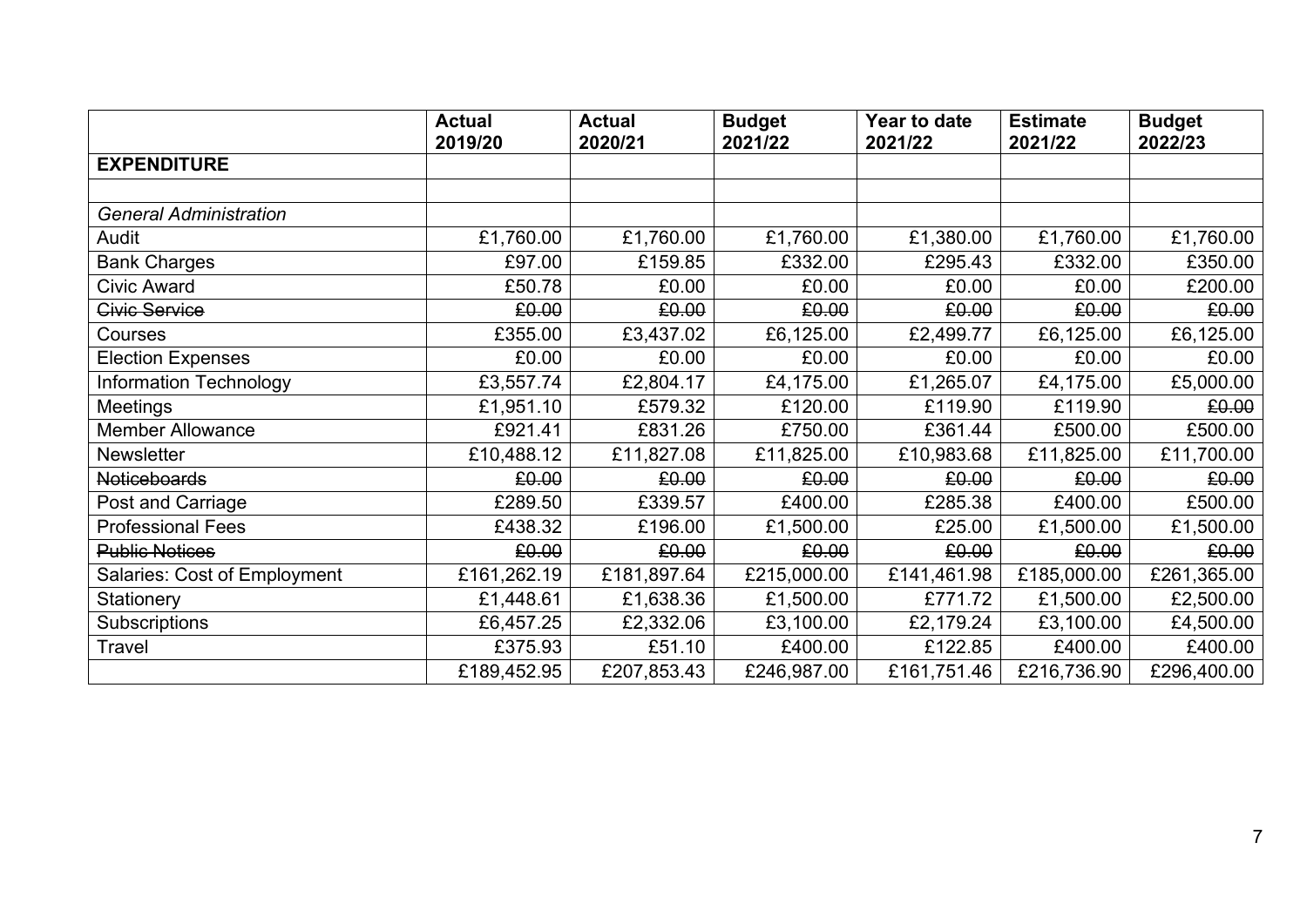|                                     | <b>Actual</b><br>2019/20 | <b>Actual</b><br>2020/21 | <b>Budget</b><br>2021/22 | Year to date<br>2021/22 | <b>Estimate</b><br>2021/22 | <b>Budget</b><br>2022/23 |
|-------------------------------------|--------------------------|--------------------------|--------------------------|-------------------------|----------------------------|--------------------------|
|                                     |                          |                          |                          |                         |                            |                          |
| <b>Community Projects</b>           |                          |                          |                          |                         |                            |                          |
| <b>Brixham Does Care</b>            | £17,000.00               | £14,000.00               | £0.00                    | £0.00                   | £0.00                      | £0.00                    |
| <b>Brixham Heritage Museum</b>      | £10,000.00               | £14,000.00               | £0.00                    | £0.00                   | £0.00                      | £0.00                    |
| General                             | £9,193.06                | £260.00                  | £0.00                    | £0.00                   | £0.00                      | £0.00                    |
| <b>Youth Genesis</b>                | £8,680.00                | £8,680.00                | £0.00                    | £0.00                   | £0.00                      | £0.00                    |
| Foodbank                            | £2,000.00                | £5,600.00                | £0.00                    | £0.00                   | £0.00                      | £0.00                    |
| <b>Town Hall Regeneration</b>       | £65,753.23               | £65,753.23               | £0.00                    | £0.00                   | £0.00                      | £0.00                    |
| Shoalstone Pool                     | £23,156.55               | £23,156.55               | r£40,000.00              | £40,000.00              | £40,000.00                 | £0.00                    |
|                                     | £135,782.84              | £131,449.78              | £40,000.00               | £40,000.00              | £40,000.00                 | £0.00                    |
| <b>Council Services</b>             |                          |                          |                          |                         |                            |                          |
| Lengthsman                          |                          |                          |                          |                         |                            |                          |
| Equipment / Materials               | £1,440.82                | £5,055.26                | £2,100.00                | £1,168.47               | £2,100.00                  | £5,000.00                |
| Vehicle Insurance / Maintenance     | £1,326.89                | £1,192.72                | £2,937.00                | £2,068.62               | £2,937.00                  | £10,000.00               |
|                                     | £2,767.71                | £6,247.98                | £5,037.00                | £3,237.09               | £5,037.00                  | £15,000.00               |
| <b>Premises</b>                     |                          |                          |                          |                         |                            |                          |
| <b>Town Hall</b>                    | £83.33                   |                          |                          |                         |                            |                          |
| Health & Safety / Fire Prevention / |                          |                          |                          |                         |                            |                          |
| <b>Scheduled Inspections</b>        | £4,311.60                | £2,957.41                | £4,000.00                | £867.98                 | £4,000.00                  | £4,500.00                |
| Insurance                           | £4,578.89                | £5,143.11                | £5,514.00                | £5,162.18               | £5,162.18                  | £5,600.00                |
| Rates                               | £5,640.00                | £0.00                    | £10,800.00               | £2,738.26               | £2,738.26                  | £12,000.00               |
| <b>Repairs and Renewals</b>         | £34,012.05               | £18,702.49               | r£44,462.00              | £27,523.96              | £30,000.00                 | £8,500.00                |
| <b>Service Level Agreements</b>     | £1,990.13                | £1,803.67                | £4,100.00                | £2,380.09               | £4,100.00                  | £4,500.00                |
| <b>Utilities</b>                    | £22,943.64               | £17,783.27               | £26,500.00               | £11,100.70              | £15,000.00                 | £30,000.00               |
|                                     | £73,559.64               | £46,389.95               | £95,376.00               | £49,773.17              | £61,000.44                 | £65,100.00               |